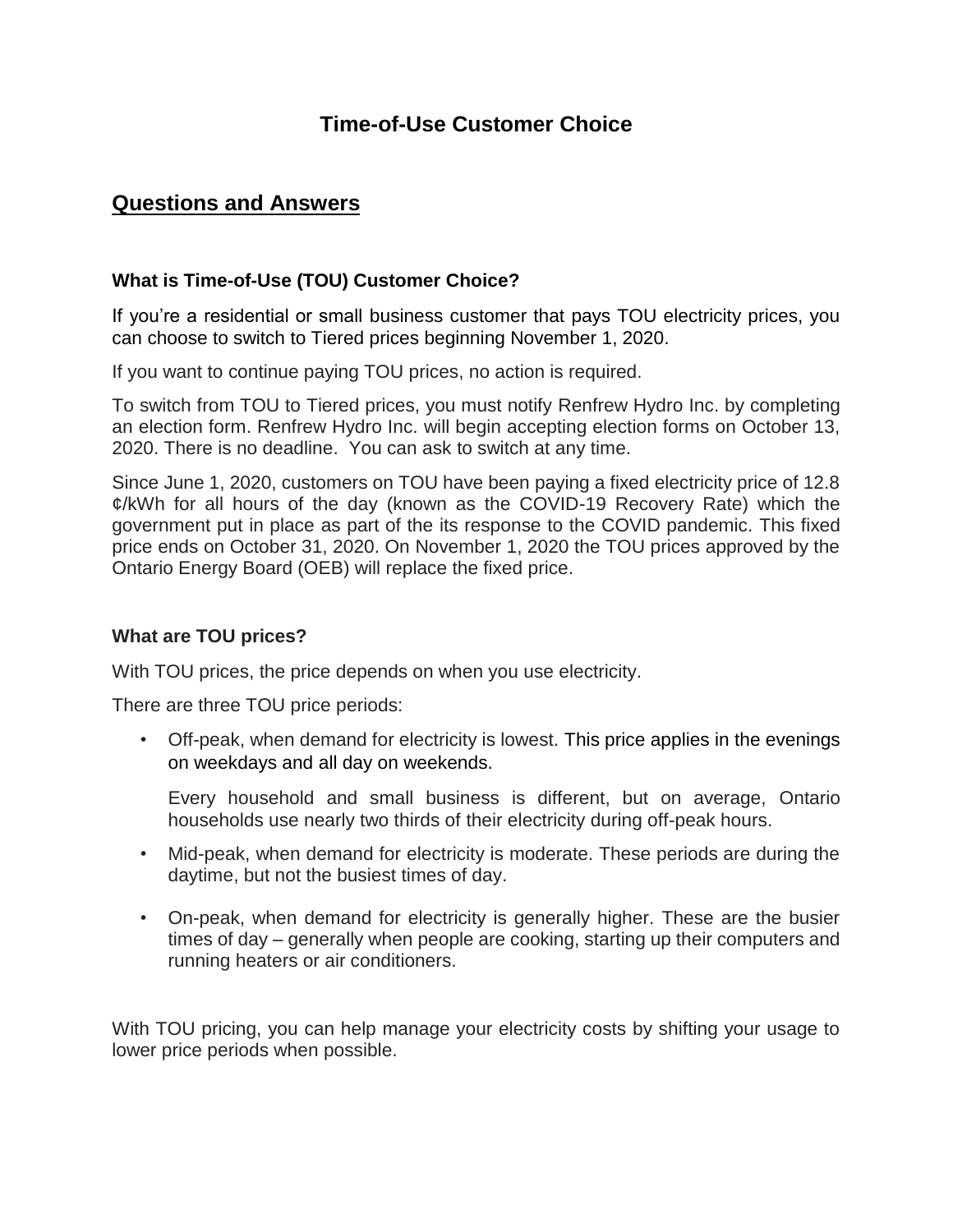People use electricity differently depending on the season, so the TOU price periods are different in the summer (May 1 to October 31) than they are in the winter (November 1 to April 30).

### **What are Tiered prices?**

With Tiered prices, you can use a certain amount of electricity each month at a lower price. Once that limit (called a threshold) is exceeded, a higher price applies. Although May to October 2020 has been an exception due to COVID-19, for residential customers, the threshold normally changes with the season to reflect changing usage patterns – for example, there are fewer hours of daylight in the winter and some customers use electric heating.

In the winter period (November 1 – April 30), the Tier threshold for residential customers is 1,000 kWh, so that households can use more power at the lower price. In the summer period (May 1 – October 31), the Tier threshold for residential customers is 600 kWh. The Tier threshold for small business customers is 750 kWh all year round.

Tiered prices give you the flexibility to use electricity at any time of day at the same price, although that price will change if you exceed the threshold during the month.

# **What do TOU and Tiered prices pay for?**

The OEB sets TOU and Tiered prices based on a forecast of how much it will cost to supply TOU and Tiered customers with the electricity they are expected to use over the next 12 months. The OEB sets TOU and Tiered prices to recover the same forecast average cost of supply.

The OEB sets both TOU and Tiered prices under the Regulated Price Plan (RPP). The RPP is designed to provide stable pricing, encourage conservation and ensure that the price customers pay for electricity better reflects the price paid to generators that produce the electricity that customers use in their homes or small businesses.

Electricity utilities are not allowed to make a profit from the sale of electricity.

# **How often are TOU and Tiered prices set?**

The OEB typically sets new TOU and Tiered prices for May and November, based on an estimate of how much it will cost to supply residential and small business customers on the Regulated Price Plan with the electricity that they are expected to use.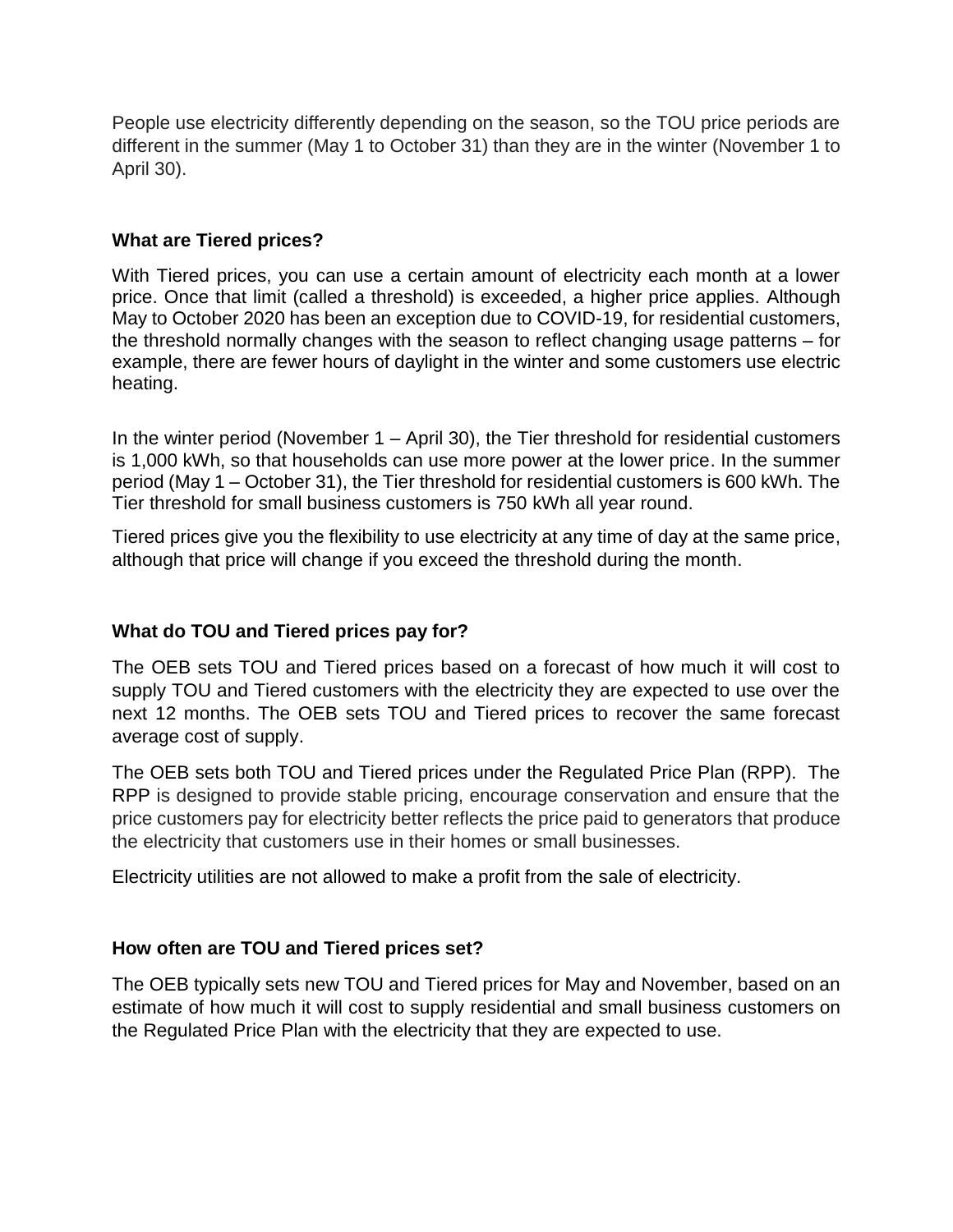### **Will I save money by opting out of TOU prices?**

There is no guarantee you will save money if you switch from TOU to Tiered prices. The total bill impact of switching will vary depending on how much electricity you consume in a month and when it is consumed during the day.

Considering a switch to Tiered prices? For more information, go to oeb.ca/choice and use our bill calculator to compare what your bill might look like if you switched from TOU to Tiered pricing.

#### **What do I need to do to switch to Tiered prices?**

If you're a TOU customer and don't want to switch to Tiered prices, you don't need to do anything. You will stay on TOU prices.

If you do want to switch to Tiered prices, here are the rules that apply. These rules also apply if you later want to switch back to TOU prices.

- Starting October 13, 2020, Renfrew Hydro Inc. must make its election form available on its website, and to any customer that requests it. Renfrew Hydro Inc. must accept election forms by email or mail at a minimum. Renfrew Hydro Inc. will also accept applications through their online platform located on their website. You'll need to fill out the election form to notify Renfrew Hydro Inc. that you want to switch. The form is intended to be as simple as possible in terms of the information that you need to provide. You should have a recent electricity bill on hand when filling out the form, as you will need your utility account number.
- Within 10 business days of receiving your election form, Renfrew Hydro Inc. must tell you if your election form can't be processed and must explain why (for instance, if you're not authorized to make changes to the account, or the account can't be verified).
- If there are no issues with your election form, Renfrew Hydro Inc. has the same 10 business days to let you know when you can expect to start being billed on Tiered prices.
- A switch from TOU to Tiered prices can only take effect at the start of a billing period. A billing period is generally about 30 days long, and the start and end dates are identified on your electricity bill. Many customers are not billed based on a calendar month, and the start of your billing period can be any given day of a month.
	- o Renfrew Hydro Inc. must start charging you Tiered prices as of your next billing period after you submit your election form if Renfrew Hydro Inc. receives that form *at least 10 business days* before that billing period starts, and provided there are no issues with your form (see above).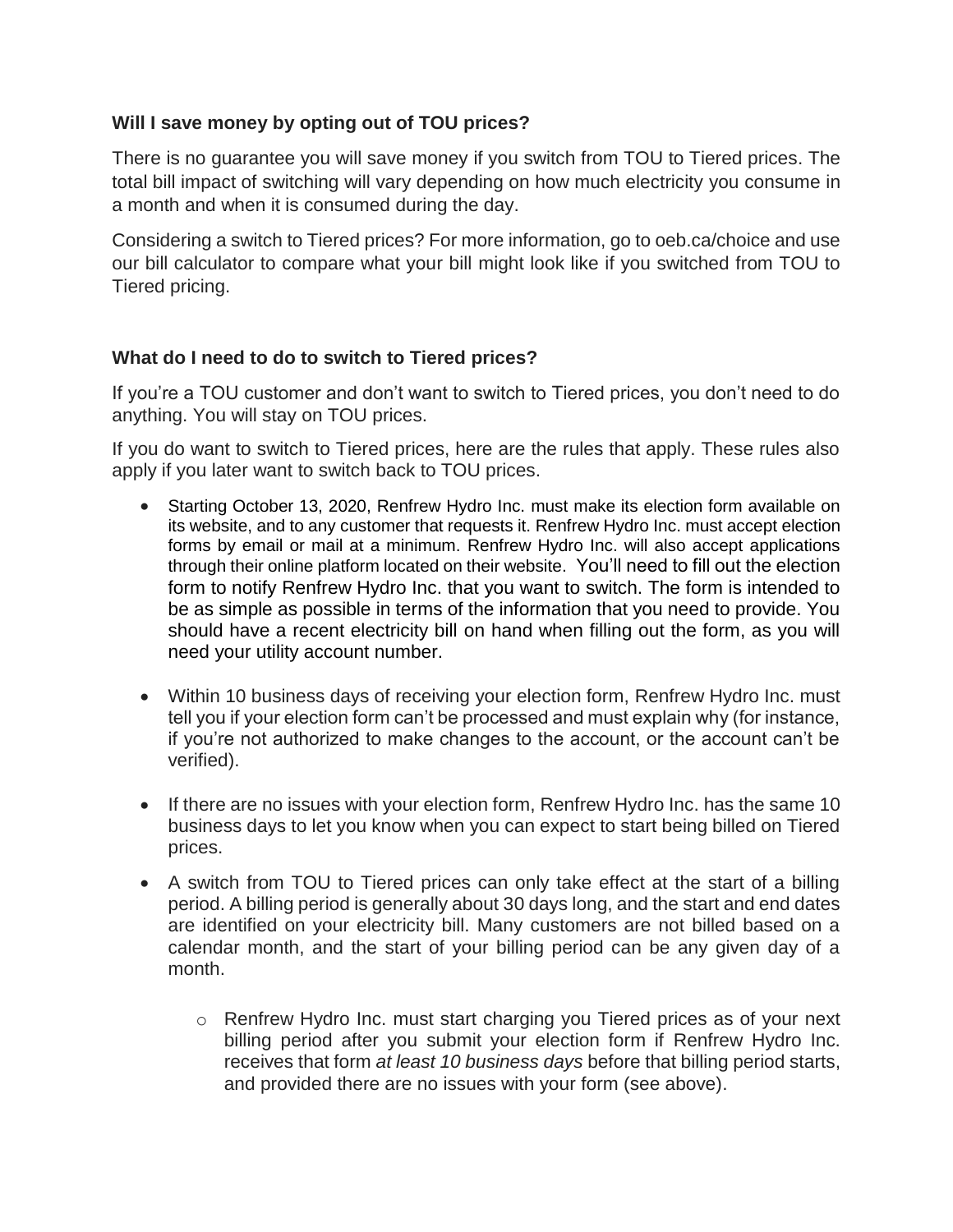- o If Renfrew Hydro Inc. receives your complete election form *less than 10 business days* before the start of your next billing period, Renfrew Hydro Inc. might still be able to switch you for your next billing period. But if Renfrew Hydro Inc. can't do so, Renfrew Hydro Inc. has to start charging you Tiered prices at the start of the next billing period after that.
- $\circ$  Because a switch in prices can only take effect at the beginning of a billing period, it will take some time between the day you provide your election form and the day you actually start getting charged Tiered prices.
- $\circ$  Even if you provide your election form to Renfrew Hydro Inc. before the end of October, you'll very likely pay TOU prices for at least some period of time – between November 1 and the time when your next complete billing period starts (or the billing period after that, depending on when you provide your election form).

# **If I have opted into Tiered prices, can I switch back to TOU prices?**

Yes. And the rules that apply to switching to Tiered prices also apply if you later want to switch back to TOU prices.

# **Can all customers opt out of TOU prices?**

Any customer on TOU may opt out and pay Tiered prices instead

Customers who are currently paying Tiered prices can't switch to TOU prices at this time because their meters can't be used to bill TOU prices.

If you live in a condo or apartment that has its own individual meter and your bill comes from a company other than your electricity utility, you are a customer of a unit sub-meter provider (USMP). Customers of USMPs also can't switch to Tiered prices. That decision can only be made for the building as a whole by the master consumer, who is the person that retained a USMP for the property. In most cases, the master consumer is the property manager, landlord or condominium board.

#### **I receive a monthly credit from the Ontario Electricity Support Program (OESP). Will I lose that credit if I switch to Tiered prices?**

No. You will still receive the credit.